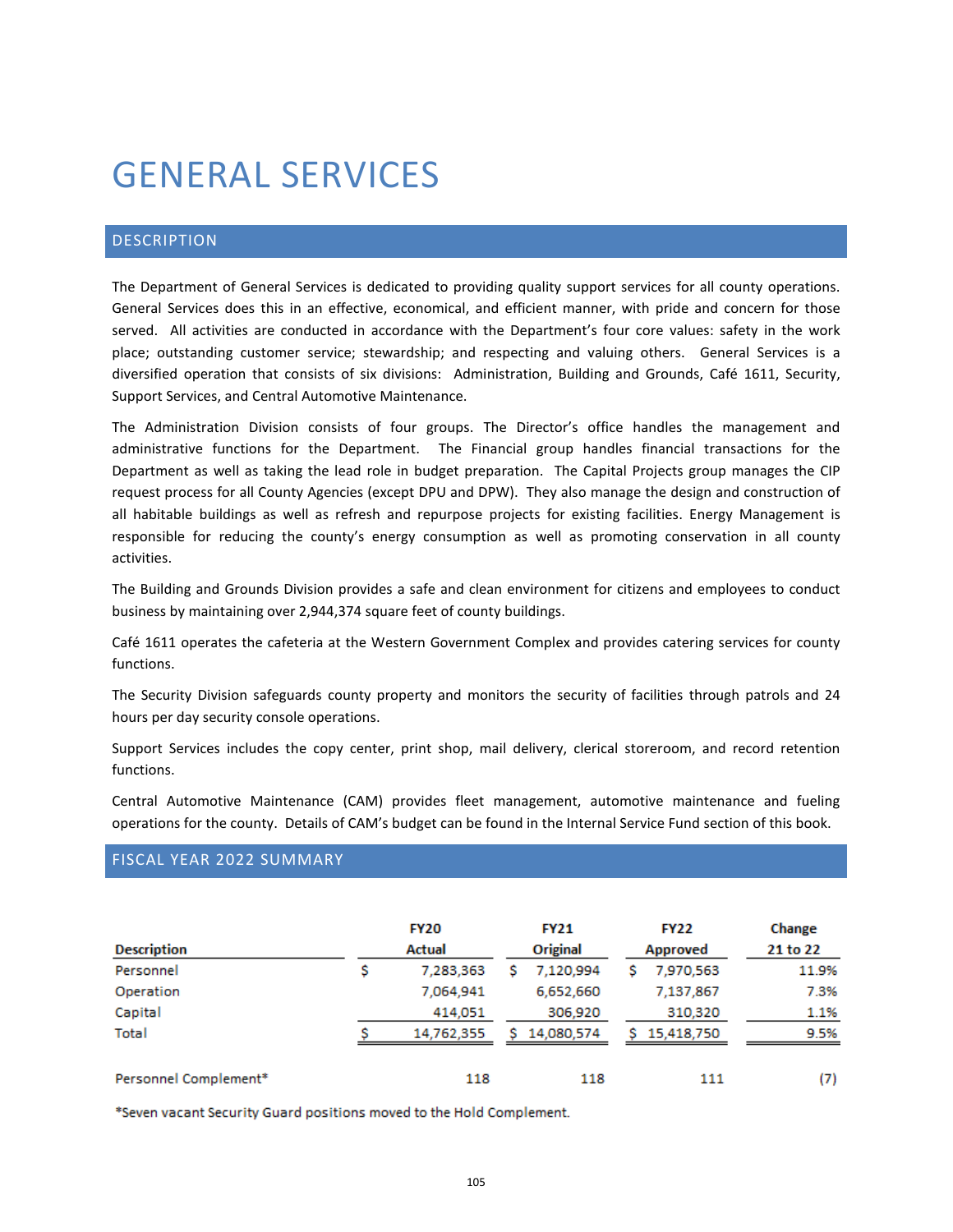## PERFORMANCE MEASURES

| <b>Performance Measures</b>               |             |             |             |                    |  |  |  |  |
|-------------------------------------------|-------------|-------------|-------------|--------------------|--|--|--|--|
|                                           | <b>FY20</b> | <b>FY21</b> | <b>FY22</b> | Change<br>21 to 22 |  |  |  |  |
| <b>Workload Measures</b>                  |             |             |             |                    |  |  |  |  |
| Preventive Mechanical Maint. Work Orders  | 10,000      | 10,500      | 10,750      | 250                |  |  |  |  |
| <b>Corrective Maintenance Work Orders</b> | 16,500      | 14,000      | 18,000      | 4,000              |  |  |  |  |
| <b>Square Feet Maintained</b>             | 2,923,103   | 2.930.423   | 2,944,374   | 13.951             |  |  |  |  |

## **OBJECTIVES**

- To provide county departments and agencies with effective office support services so departments and agencies can effectively carry out their assigned functions.
- To provide facilities planning, design, construction, building and grounds maintenance, food services and 24/7 security services to enhance the use and quality of county facilities.
- To exercise sound financial management and accountability of public funds used toward departmental and county-wide objectives. Through a uniform system of accounting, financial reporting, and internal control.

## BUDGET HIGHLIGHTS

The Department's budget for FY2021-22 is \$15,418,750. This represents an increase of \$1,338,176, or 9.5 percent, when compared to the FY2020-21 approved budget. Personnel cost increases are attributable to the restoration of position funding eliminated in FY2020-21 due to the COVID-19 pandemic, merit increases, and changes in benefits, primarily healthcare increases for employees. The operating budget increased \$485,207, or 7.3 percent, to restore funding for facility maintenance and other division cost centers that was reduced in FY2020-21 due to the pandemic. The capital budget increased by \$3,400 or 1.1 percent.

Funding totaling \$344,600 was added to the budget of Buildings & Grounds Division to support the new Police Evidence facility, the repurposed former Fairfield library, MS4 permit consulting services and enhanced cleaning services. This increase was offset by moving seven vacant security positions from the Security Division to the Hold Complement.

#### ADMINISTRATION

The General Services Administration budget totals \$1,931,289 representing an increase of \$138,004, or 7.7 percent, from the prior fiscal year. This increase is due to personnel and benefit changes and restoring operating funds that were reduced in FY2020-21 due to COVID-19.

General Services Administration includes the Department management; all business functions, budgetary oversight and fiscal management for the other divisions. It also includes the Capital Projects group, which works with other departments to develop CIP requests and manages the design and construction of all habitable buildings for the